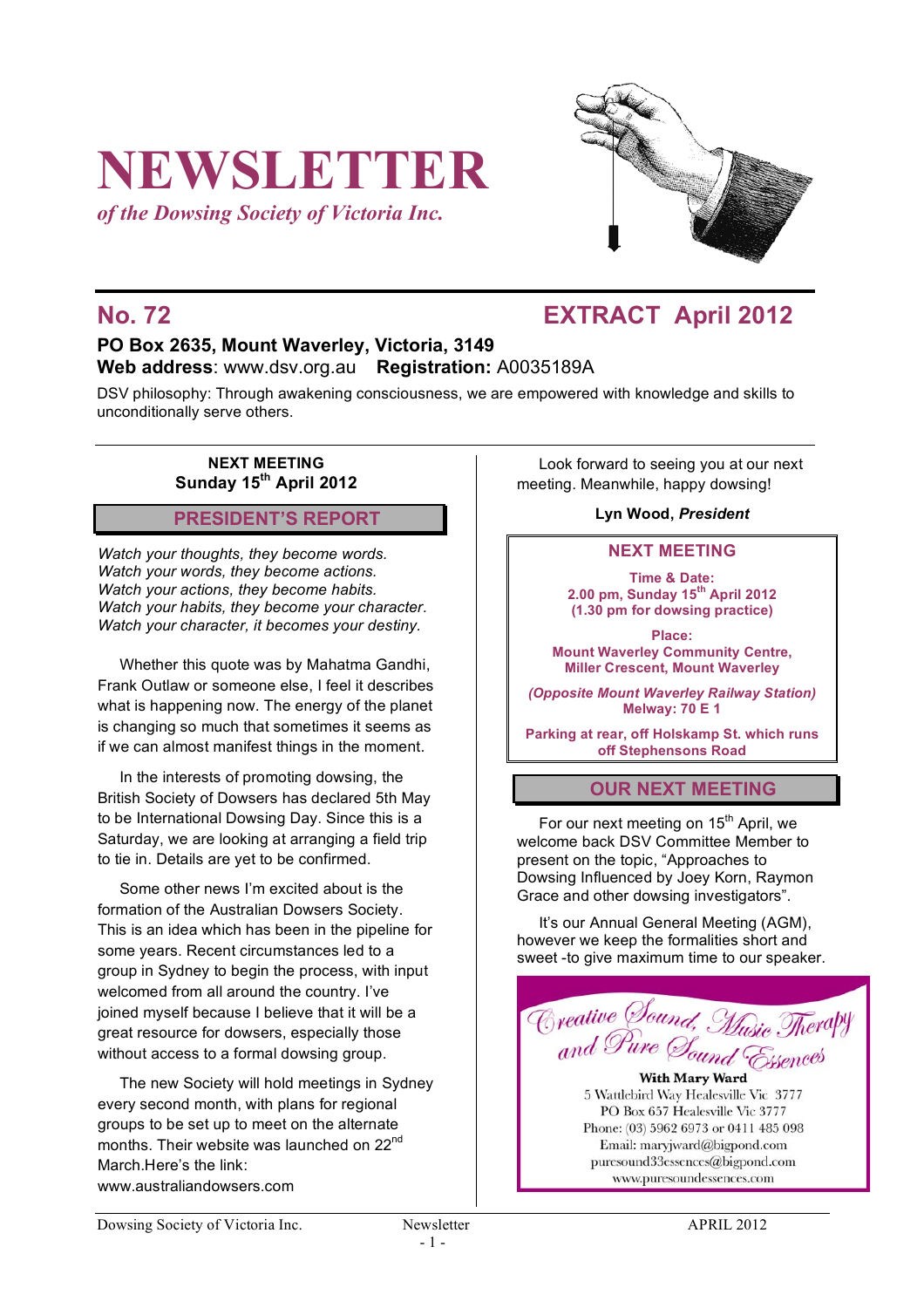## **OUR LAST MEETING**

Mick Moran was enthusiastically received at the last meeting. We're all familiar with his great articles in this newsletter where he's often shared his dowsing adventures and his insights. This was his first public presentation at the DSV and everyone enjoyed his laconic Aussie style. There was a lot of personal sharing and a seriously good dash of humour. The CD of his talk is sure to be a sellout!



*Email Mick Moran: energydowsing@hotmail.com*



- 
- Property Dowsing
- · Super Concentrates<br>household products

#### **DOWSING FOR SERIOUS ILLNESS**

*By DSV Editor Heather Wilks*

At some point during my training as an alternative healer, I learned that serious illness can be triggered by stress some 18 to 24 months prior to diagnosis. It's something that resonated

with me and I've since adopted it as part of my healing work.

I specialise in providing stress relief of emotional and physical pain connected to serious illnesses, including cancer. I work with people in person, over the phone or using Skype. Dowsing plays a significant role. When a client with such an illness contacts me, I ask when the diagnosis took place. Then with my pendulum, I determine which month in the time frame of 18 to 24 months prior that the key stressor occurred.

*Email: heather@ohnaturale.com www.ohnaturale.com www.naturaltherapypages.com.au/ohnaturale*



#### **INTERNATIONAL DOWSING DAY**

Saturday 5th May 2012 has been declared the first International Dowsing Day (IDD) and dowsing organisations all over the world are considering ways to work together for the event.

**The DSV is looking at participating by arranging a field trip to Jell's Park in Wheeler's Hill.** Details were yet to be confirmed at the time of publishing this newsletter. More information will be available at our next meeting on Sunday 15<sup>th</sup> April and full particulars will be posted on the DSV website ahead of International Dowsing Day. Check here:

http://www.dsv.org.au/events



**Stress Expert** Providing relief from

**Emotional Pain Physical Pain** 

**Oh! Naturale** Natural Hair & Skin Care

**Contact: Heather Wilks** Email: heather@ohnaturale.com Tel: (03) 9572 2970